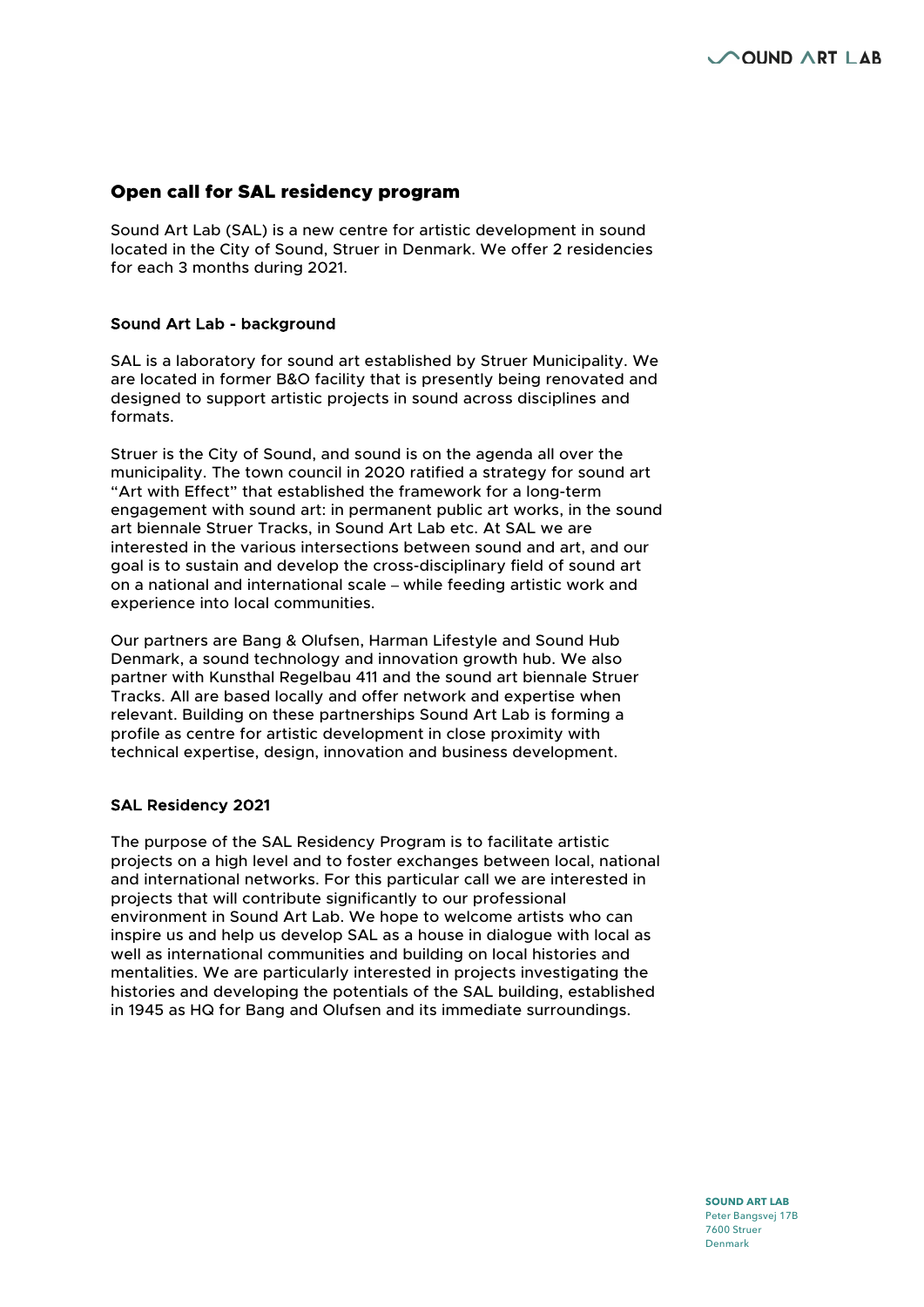### **Facilities**

Residing artists will have their own atelier and access to sound studios and workshops as well as to our network of skilled people at partner institutions. Some facilities are under development during 2021, so make sure to specify your needs in the application.

We offer access to an anechoic chamber, workshops for electronics, wood, metal and 3D print as well as to our general depot of audio gear (recorders, speakers etc.)

### Presentation

The Residency projects should result in a public exhibition/performance/presentation. This will take place within the framework of the SAL Showroom, a flexible conceptual framework that can be set up temporarily in a context relevant for the project: in urban space, in an institution or at a relevant venue.

## Activities

Residing artists should work on one specific project during the stay and give presentations of the development in artist talks, open studiosessions or as documentations at our webpage.

Options:

- SAL collaborates with Struer Tracks Sound Art Biennale, taking place for the third time 20/8 -5/9 2021. We encourage artists to present their practice at an artist talk during the biennale.
- SAL is dedicated to developing a strong education facility. Our guests are also encouraged to collaborate with our sound art educator and give at least one artist talk for local school pupils during the residency.
- SAL collaborates with Jutland Art Academy and The Royal Academy of Music on developing cross disciplinary student workshops in the field of sound art. The residing artist is encouraged to propose a workshop or an artist talk in this context.

The precise form of activities will be negotiated with the staff at Sound Art Lab before a final residency contract is reached.

#### Network

Depending on the nature of the project, SAL will set up a network for our guests: locally amongst companies, experts and authorities, and nationally amongst art professionals.

> **SOUND ART LAB** Peter Bangsvej 17B 7600 Struer Denmark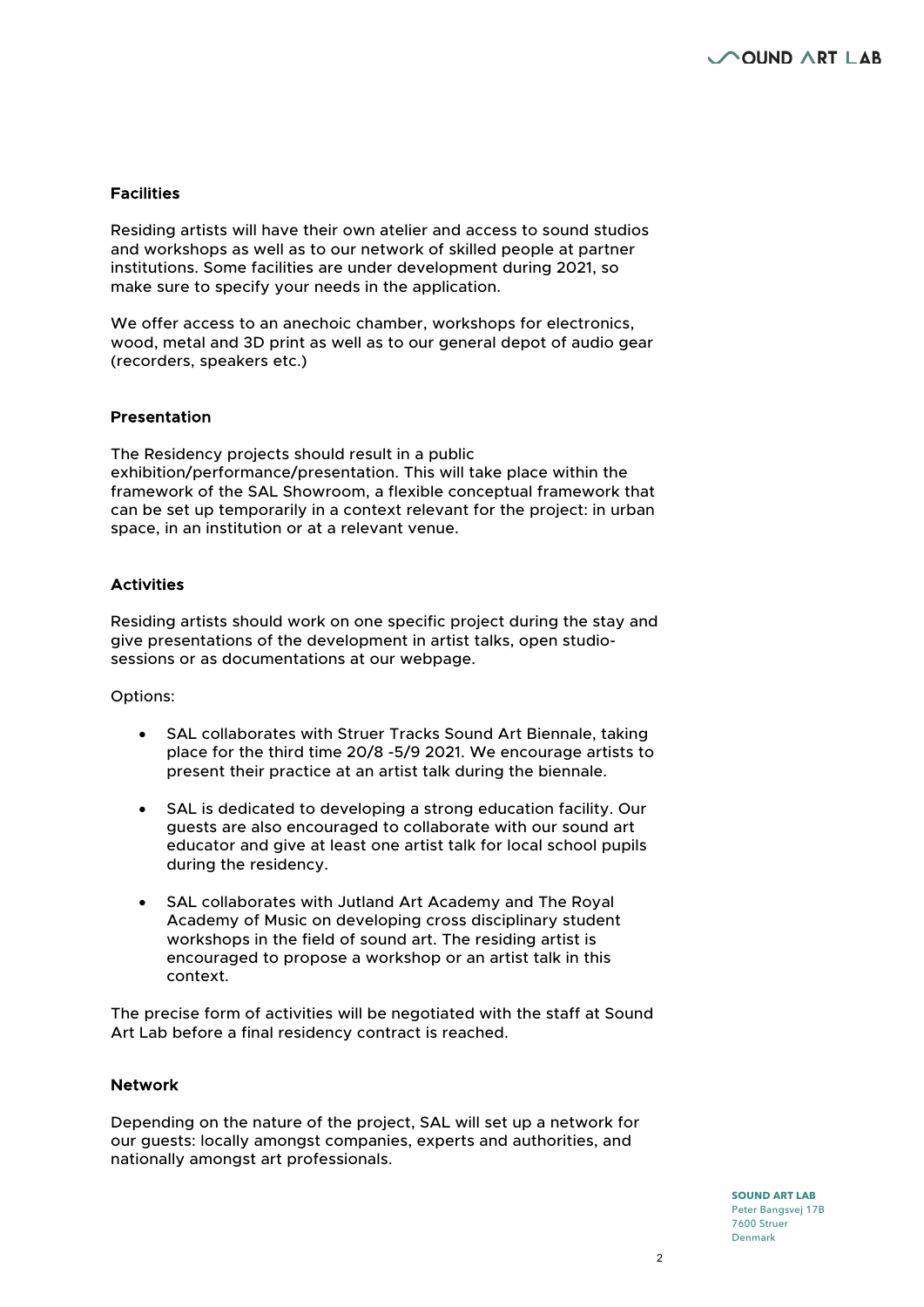### Duration

The duration of the residency is 3 months, preferably starting from late August / early September during which time you are expected to reside and work in Struer.

#### Accommodation

We offer free accommodation at Sound Art Lab's shared 210 M2 flat in central Struer. You will have your own room and share kitchen, living room, bathroom with other artists and guests (up to 5 simultaneous guests). There is a bicycle available.

#### Fees and support

SAL provides a honorarium of 5.000 EUR for the 3-month residency and one return journey to Struer.

## Apply

Submit your application to this e-mail: residency@soundartlab.org. The application must include:

- CV (pdf of max. 2 pages)
- Portfolio (pdf of max. 10 pages)
- Samples of sound work if relevant (as links or mp3)
- Project proposal (pdf of max. 2 pages) including: concept, timeline and ideas for presentation.

Maximum file size: 20 MB

## Application process

- Application deadline: 6. June
- Contract negotiations begin: 21. June
- Final decision: 1. July

Applications will be reviewed by SAL's advisory board:

- Sine Tofte Hannibal, General Manager Danish Composers´ Society
- Christian Skovbjerg Jensen, Director of Inter Arts Center
- Anne Marqvardsen, Festival Director and Artistic Director SPOR Festival
- Katja Bjørn, artist, Board member of Kunsthal Regelbau 411 og Jutland Art Academy
- Niels Bjerg composer, part of WEGO and initiator to the artist collective Tændpiben outside Velling
- Frederik Birket-Smith, Director of STRØM Festival, DJ
- Kresten Bjørn Krab-Bjerre, Director of Industrial Design Bang & Olufsen

**SOUND ART LAB** Peter Bangsvej 17B 7600 Struer Denmark